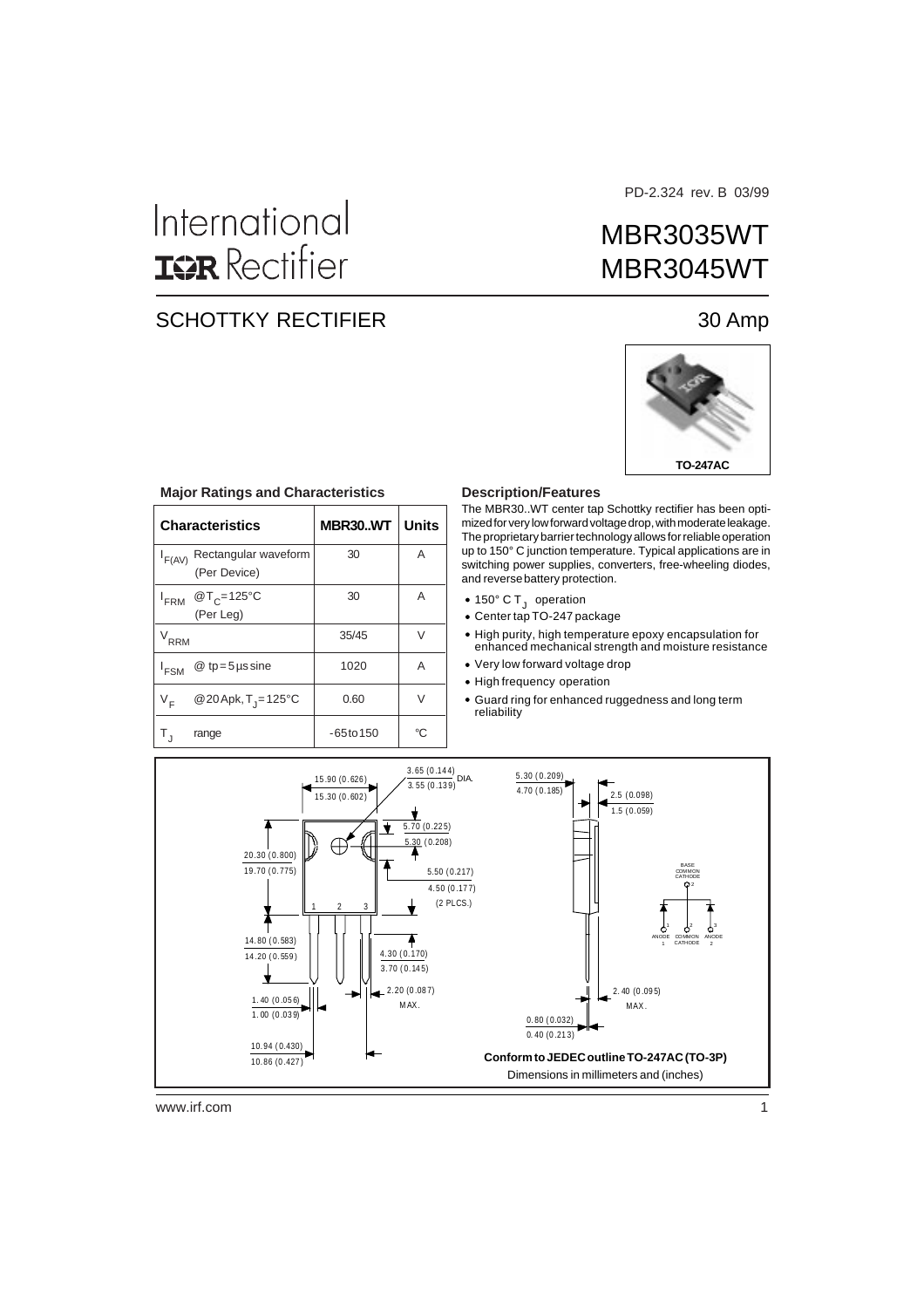#### MBR3035WT, MBR3045WT

### International **IQR** Rectifier

PD-2.324 rev. B 03/99 Voltage Ratings

| Part number                                            | <b>MBR3035WT</b> | MBR3045WT |
|--------------------------------------------------------|------------------|-----------|
| Max. DC Reverse Voltage (V)                            |                  |           |
| V <sub>RWM</sub> Max. Working Peak Reverse Voltage (V) | 35               | 45        |

#### Absolute Maximum Ratings

| Parameters |                                          | Values      | Units    | Conditions |                                                  |                                                                     |
|------------|------------------------------------------|-------------|----------|------------|--------------------------------------------------|---------------------------------------------------------------------|
| F(AV)      | Max.AverageForward                       | (PerLeg)    | 15       | A          | $\mathcal{Q}T_c = 125^{\circ}C$ , (Rated $V_p$ ) |                                                                     |
|            | Current                                  | (PerDevice) | 30       |            |                                                  |                                                                     |
| 'FRM       | Peak Repetitive Forward                  |             | 30       | A          | Rated $V_R$ , square wave, 20kHz                 |                                                                     |
|            | Current                                  | (Per Leg)   |          |            | $T_c = 125$ °C                                   |                                                                     |
| 'FSM       | Non Repetitive Peak<br>Surge Current     |             | 1020     |            | 5µs Sine or 3µs<br>Rect. pulse                   | Following any rated load condition and with rated $V_{RRM}$ applied |
|            |                                          |             | A<br>200 |            | single phase, 60Hz                               | Surge applied at rated load conditions halfwave,                    |
| <b>RRM</b> | Peak Repetitive Reverse<br>Surge Current |             | 2.0      | A          | $2.0$ usec $1.0$ KHz                             |                                                                     |

#### Electrical Specifications

| Parameters      |                                              | Values | <b>Units</b> | Conditions                                                |                  |
|-----------------|----------------------------------------------|--------|--------------|-----------------------------------------------------------|------------------|
| $V_{FM}$        | Max. Forward Voltage Drop                    | 0.76   | V            | @ 30A                                                     | $T_{1} = 25 °C$  |
|                 | (1)                                          | 0.60   | V            | @ 20A                                                     |                  |
|                 |                                              | 0.72   | V            | @ 30A                                                     | $T_1 = 125 °C$   |
| <sup>1</sup> RM | Max, Instantaneus Reverse Current            | 1.0    | mA           | $T_1 = 25 °C$                                             | Rated DC voltage |
|                 | (1)                                          | 100    | mA           | $T_1 = 125 °C$                                            |                  |
|                 | Threshold Voltage<br>$V_{F(TO)}$             |        | V            | $T_1 = T_1$ max.                                          |                  |
| $r_t$           | <b>Forward Slope Resistance</b>              | 13.8   | $m\Omega$    |                                                           |                  |
| $C_{\text{T}}$  | Max. Junction Capacitance                    | 800    | pF           | $V_R = 5V_{DC}$ , (test signal range 100Khz to 1Mhz) 25°C |                  |
| L <sub>S</sub>  | <b>Typical Series Inductance</b>             | 7.5    | nH           | Measured from top of terminal to mounting plane           |                  |
| dv/dt           | Max. Voltage Rate of Change<br>$(Rated V_R)$ | 1,000  | $V/\mu s$    |                                                           |                  |

#### Thermal-Mechanical Specifications

(1) Pulse Width < 300µs, Duty Cycle <2%

|                  | Parameters                                            |           | Values          | Units      | Conditions                           |
|------------------|-------------------------------------------------------|-----------|-----------------|------------|--------------------------------------|
| т,               | Max. Junction Temperature Range                       |           | $-65$ to 150    | °C         |                                      |
| $T_{\text{stg}}$ | Max. Storage Temperature Range                        |           | $-65$ to 175    | °C         |                                      |
| $R_{thJC}$       | Max. Thermal Resistance<br>Junction to Case           | (Per Leg) | 1.40            | °C/W       | DC operation                         |
| $R_{thCS}$       | <b>Typical Thermal Resistance</b><br>Case to Heatsink |           | 0.24            | ℃⁄W        | Mounting surface, smooth and greased |
| wt               | Approximate Weight                                    |           | 6(0.21)         | $g$ (oz.)  |                                      |
| T                | <b>Mounting Torque</b>                                | Min.      | 6(5)            | $Kq$ -cm   |                                      |
|                  |                                                       | Max.      | 12(10)          | $(Ibf-in)$ |                                      |
|                  | Case Style                                            |           | TO-247AC(TO-3P) |            | <b>JEDEC</b>                         |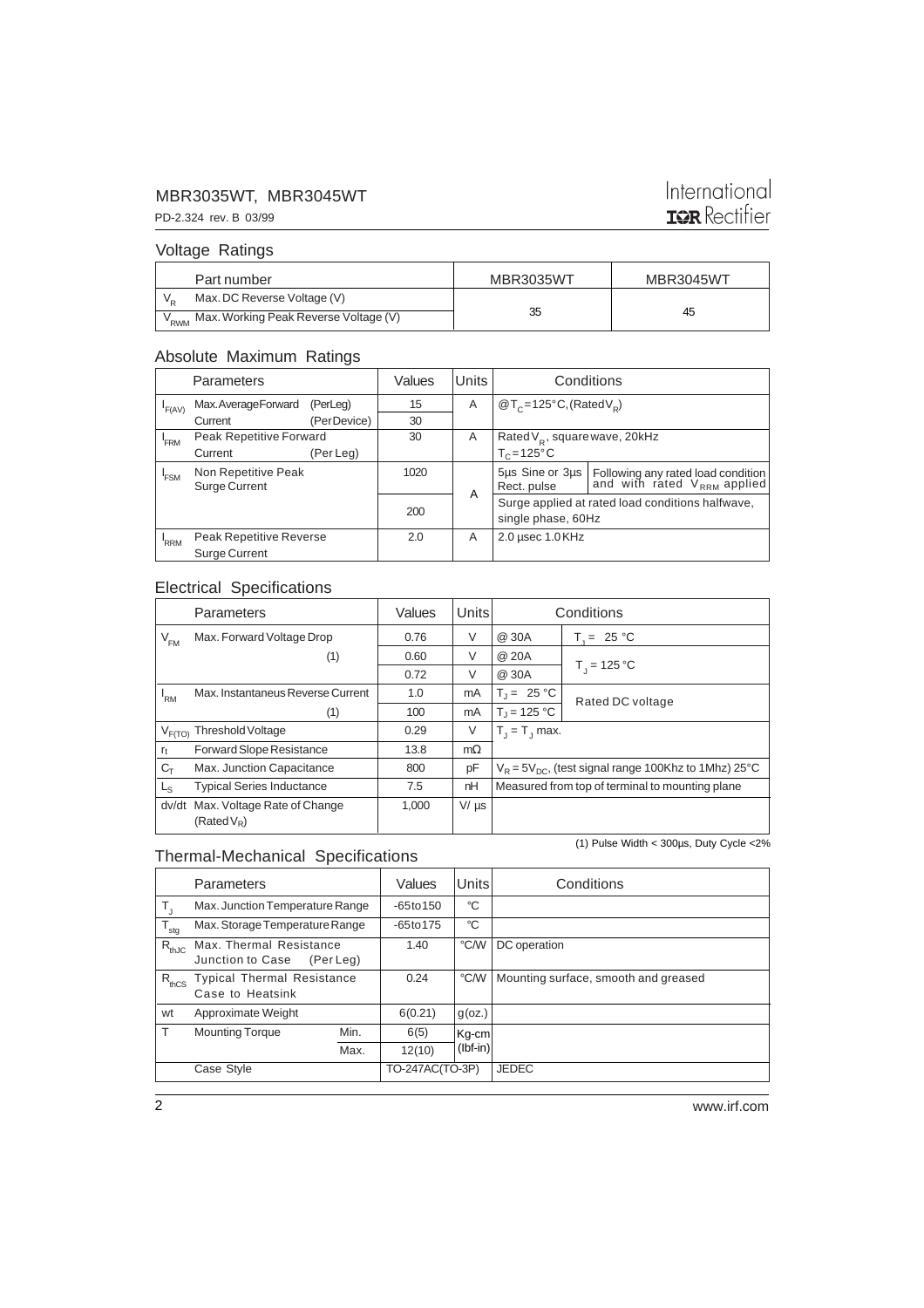International **IGR** Rectifier

#### MBR3035WT, MBR3045WT

PD-2.324 rev. B 03/99

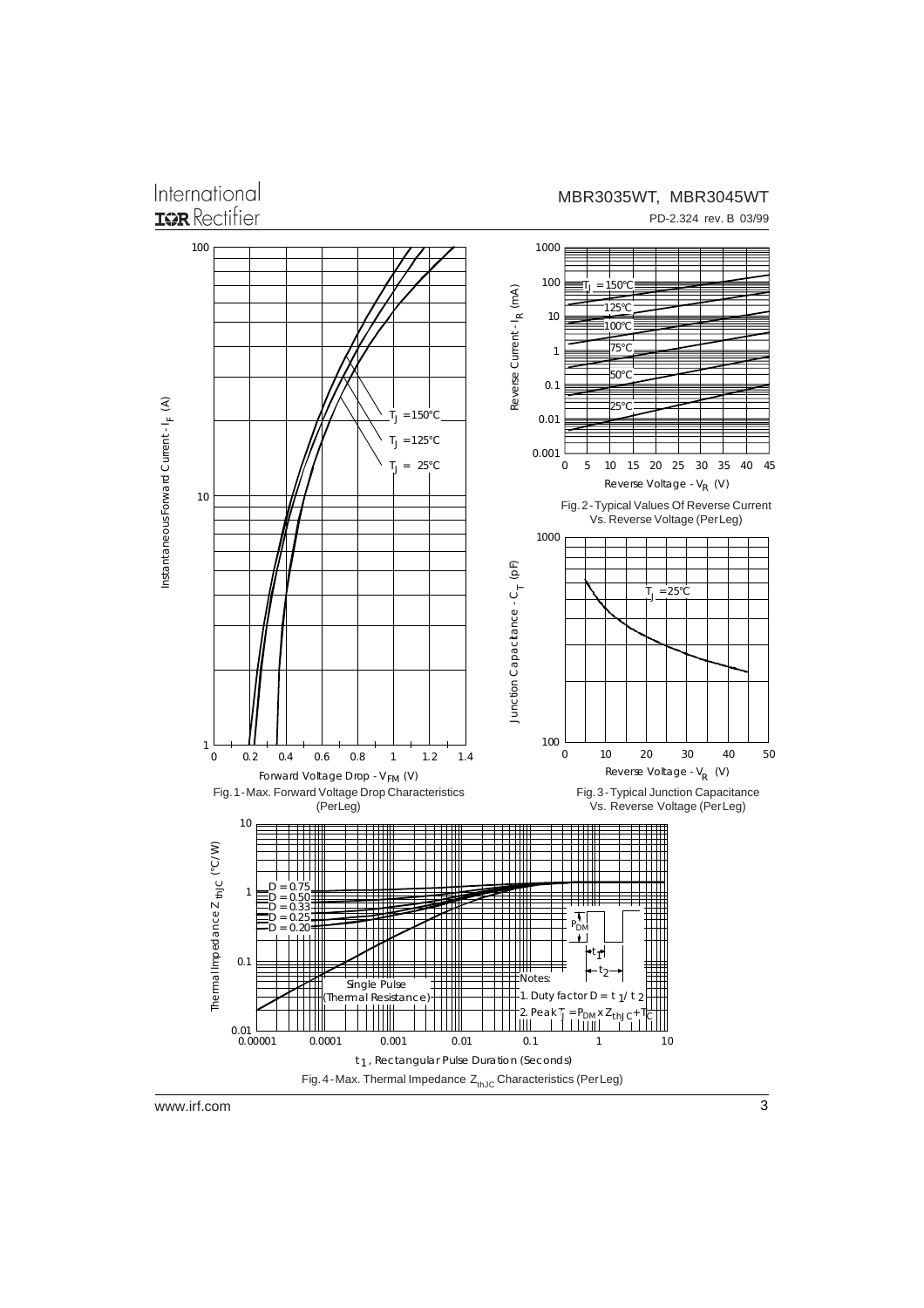

International **ISR** Rectifier